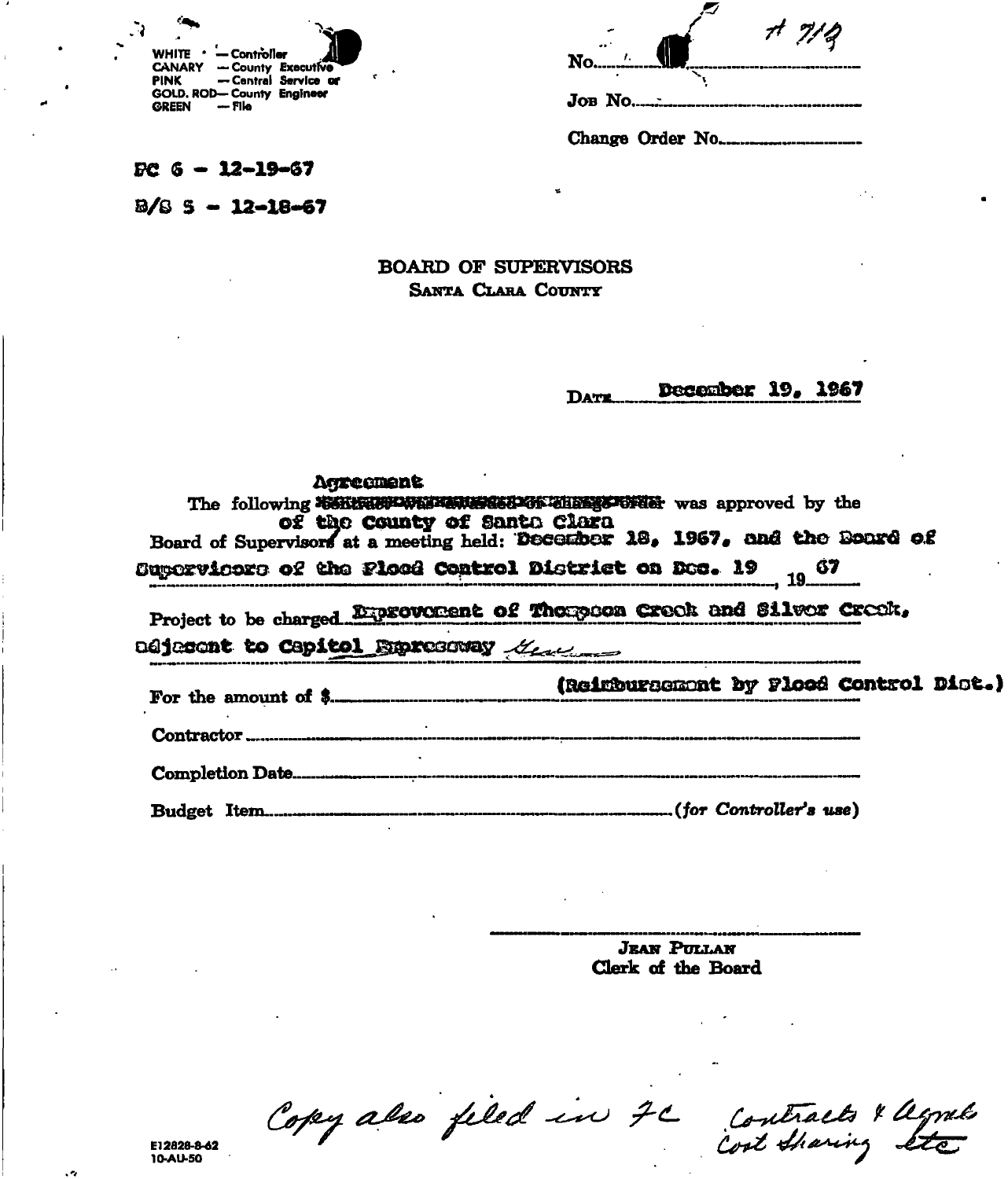**Expressway** 

v.

### **AGREEMENT**

The following agreement is entered into on DEC 18 1967. **by the County of Santa Clara, hereinafter referred to as "County" and the Santa Clara .County Flood Control and Water District, hereinafter referred to as "District".** 

**WHEREAS, District is in the process of developing plans for**  the improvement of Thompson Creek and Silver Creck adjacent to **Capitol Expressway and the County is in the proc-ss of constructing Capitol Expressway from Abbrn Road to Story\_ Road? and** 

WHEREAS, it is the mutual advantage of both District and **County to. include a portion of the improvement of Thompson Creek and Silver Creek in the construction contract for Capitol Expressway from Aborn Road to Story Road;** 

**NOW, THEREFORE, it is hereby agreed by and between the parties hereto as follows:** 

/*A* -

1. District will furnish plans and specifications for **the improvement of Thompson Creek and Silver Creek from Capitol Expressway Stations 101 to 124, and County will incorporate said items into the plans and specifications for Capitol Expressway construction. 2. County will.purchase the additional right-of-way as specified by District required for the improvement**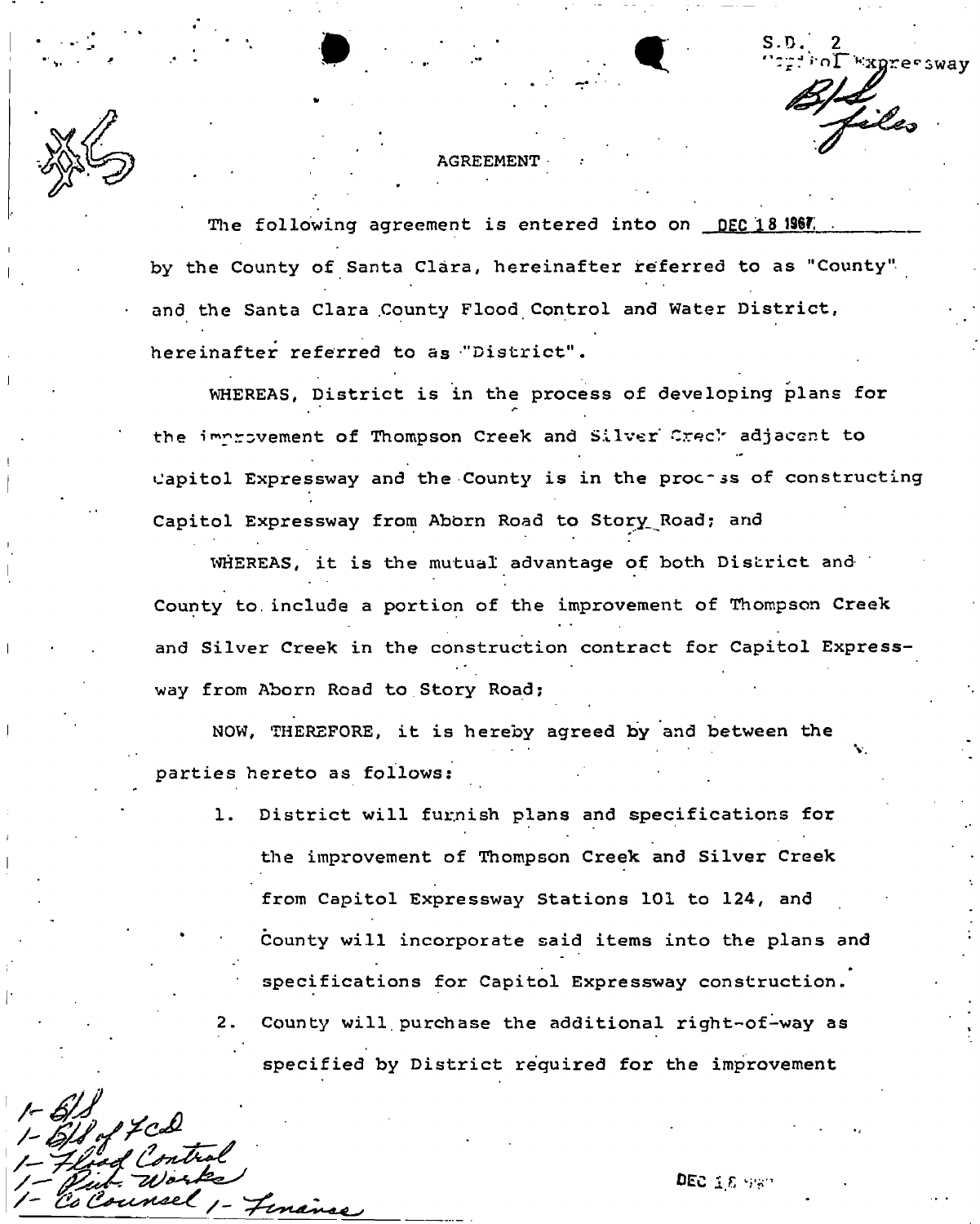of -Silver and Thompson Creeks between Expressway Stations 101 to 127. District agrees to reimburse County for cost of such right-of-way, together with any expenses incurred by County in conjunction with the purchase thereof. Said reimbursement to be . during the fiscal year in which funds for improvement of the portions of Silver Creek and Thompson Creek are to be budgeted, but in no event not later than 31 December 1969.

. ..

- 3. County will construct in accord-with District Plans and Specifications, and at County's expense, the improvements of Thompson-Silver Creek in the reach from Stations 101 to 124, including interim excavation of the channel from about Station 101 to Quimby Road, and the installation of a triple 12-foot by 12-foot reinforced concrete box culvert and transitions at Quimby Road, with fhe intake transition ending opposite approximate Expressway Station 124.
- 4. District agrees to pay Pacific Gas and Electric Company for District's share of High Pressure Gas Main relocation involved with this-joint project,

- 2-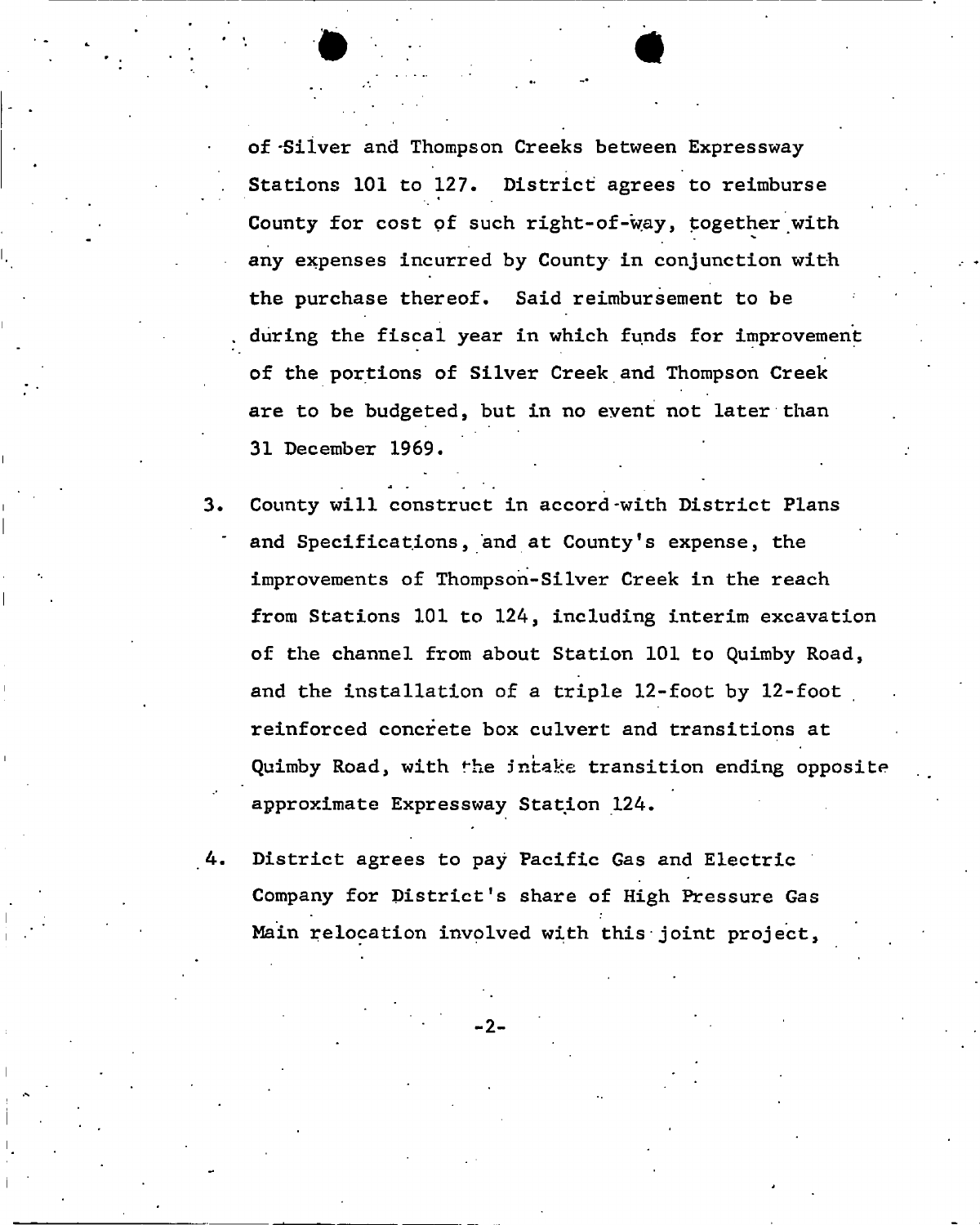and to construct an interim connecting channel from the Quimby Road culvert described in 3 above, to the existing Thompson Creek channel.

IN WITNESS WHEREOF, County and District have executed this agreement on the date first hereinabove written.

SANTA CLARA COUNTY F'LOOD CONTROL AND WATER DISTRICT

hairman, District Board of

Supervisors DEC 19 1967

Approved as to form

It are git with Pep/Asst County Counsel

Pate: Leventre 7,1962

COUNTY OF SANTA CLARA

Chairman, Board of Super-

viscra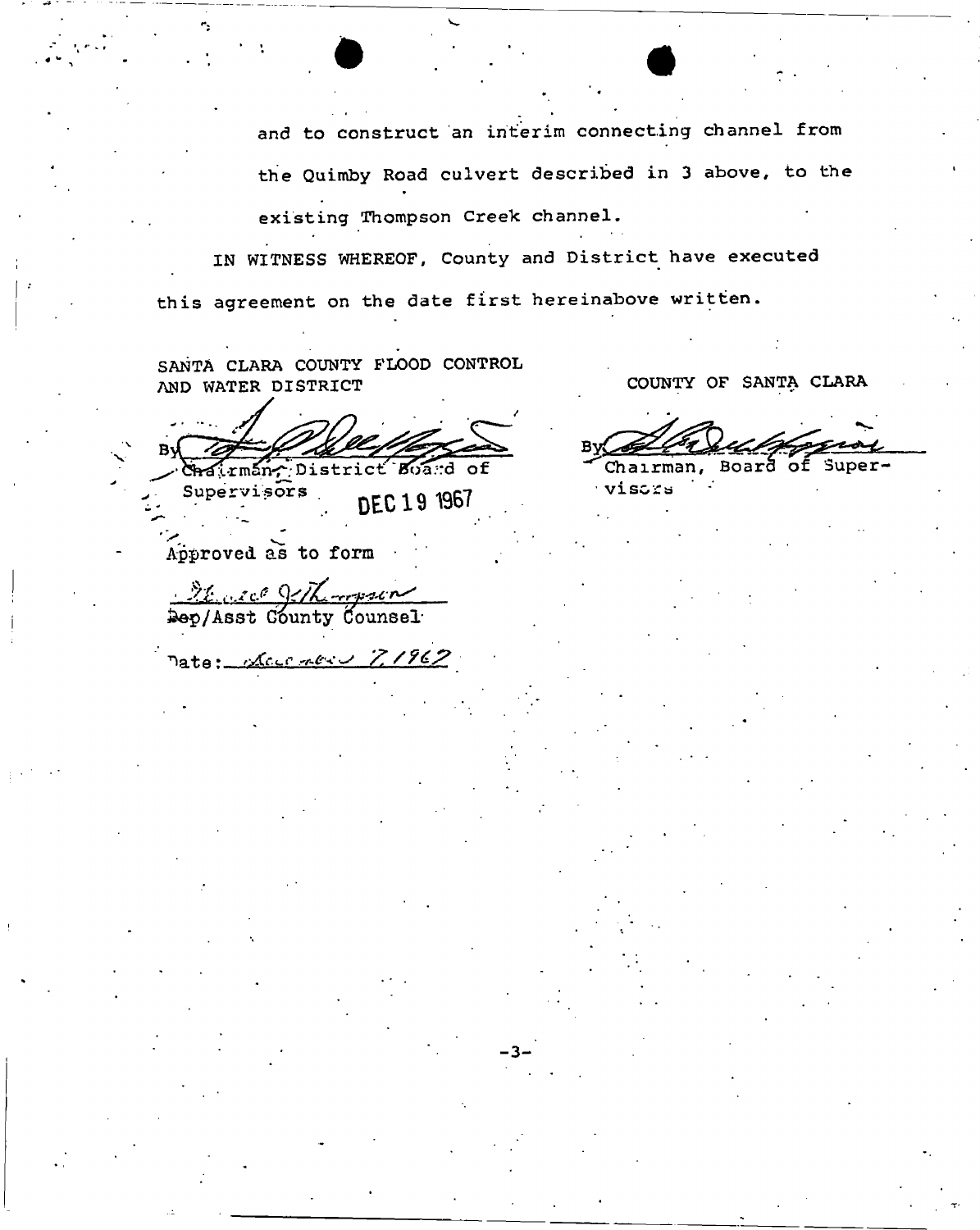### $\mathbf{r} \cdot \mathbf{r} = \mathbf{r} \cdot \mathbf{r}$  , where  $\mathbf{r} \cdot \mathbf{r} = \mathbf{r} \cdot \mathbf{r}$ county **of** sant a *\** Q S-D. 2 **Tara**



## TRANSMITTAL MEMORANDUM

RTMENT OF PUBLIC WORKS

DATE: December 8, 1967.

FOR: BOARD OF SUPERVISORS AGENDA OF December 18 1967

## FROM: STEFFANI, DESIGN, PUBLIC WORKS

TITLE: CAPITOL EXPRESSWAY-AGREEMENT BETWEEN SANTA CLARA COUNTY FLOOD CONTROL & WATER CONSERVATION DISTRICT and COUNTY OF SANTA CLARA .

### DESCRIPTION: . .

This agreement provides for cooperation by the Flood Control District in the improvement of a portion of Thompson Creek and Silver Creek adjacent to Capitol' Expressway north of Quimby Road as part of the proposed construction contract for Capitol Expressway.

Under this proposal Thompson Creek will be relocated from a position westerly and adjacent to Capitol Expressway to its ultimate position easterly and adjacent to Capitol Expressway. Constructing Thompson Creek to its ultimate location at this time eliminates the need for a 360 foot long culvert which would have been abandoned when ine creek was relocated to its ultimum position.

Approval is recommended

ECS:WW:vlh

Attachments

| <b>AGENDA DATA</b>  |  |
|---------------------|--|
| DATE:               |  |
| ITEM NO:            |  |
| <b>BOARD ACTION</b> |  |
|                     |  |
|                     |  |
|                     |  |

**APPROVED:** 

755 Rev 10/65

**JAMES T. POTT, COUNTY ENGINEER**   $P^{\wedge}$  $C^{\mathbf{F}}$  of

**DEC IS 1967**